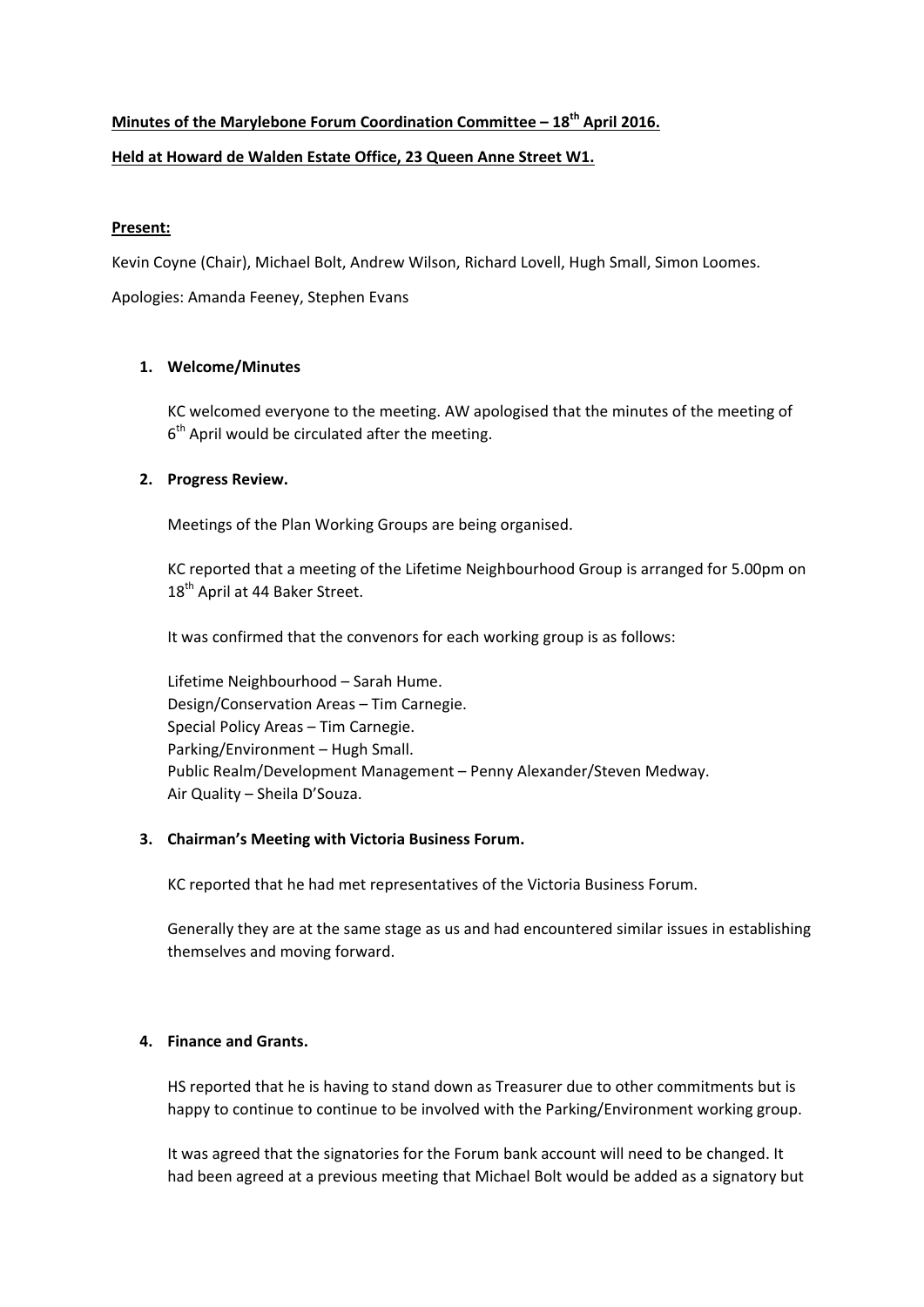further changes are needed to delete Keith Evans and now HS as signatories and for HS's replacement to be added also.

HS reported that Keith Evans had agreed to file the Forum's accounts.

HS reported that the balance in the Forum's account as at  $18<sup>th</sup>$  April is £1,440.91. There are some payments to be made and approximately £517.00 credit will remain.

Grants ‐ HS reported that there is no guarantee of receiving Ward Funding. Monies had been negotiated last year but this cannot be counted on being agreed again this year.

Locality will arrange consultancy services via AECOM but not money. There was concern whether these services might compete with rCOH but this is unlikely. The consultancy is likely to cover:

- ‐ Help with evidence base.
- ‐ Resident's survey.
- ‐ Community engagement.
- ‐ Planning expert to draft policies.

Groundwork – A grant application for £5,000 is to be submitted to cover rCOH's fees through to September. There is a further £2,000 available thereafter. MB kindly offered to take on this grant application for the time being.

Consideration is to be given to securing Lottery Funding.

#### **5. Publicity and Communications.**

RL is stepping down as Chairman and a replacement is needed – other members of the Publicity and Communications Committee have said they are unable to take on this role.

HS expressed concern that more small businesses need to be involved with the Forum. It was agreed that business members of the Marylebone Association might be approached to join the Forum – to be raised at the next meeting with them.

Summer Fayre – A stand is being provided. No details yet as to where it will be but it will be in one of the side streets. A draft leaflet to give to interested parties on the day setting out what we are doing is to be issued for comment.

It was agreed that a list of issues in the area as identified by each working group would be displayed on a board so that visitors can put a sticker next to those they support plus have space to add others.

A rota for manning the stand is to be drawn up.

## **6. LEN:**

A meeting of the Air Quality Group is being arranged now SD'S is back from holiday.

#### **7. Next Meeting**